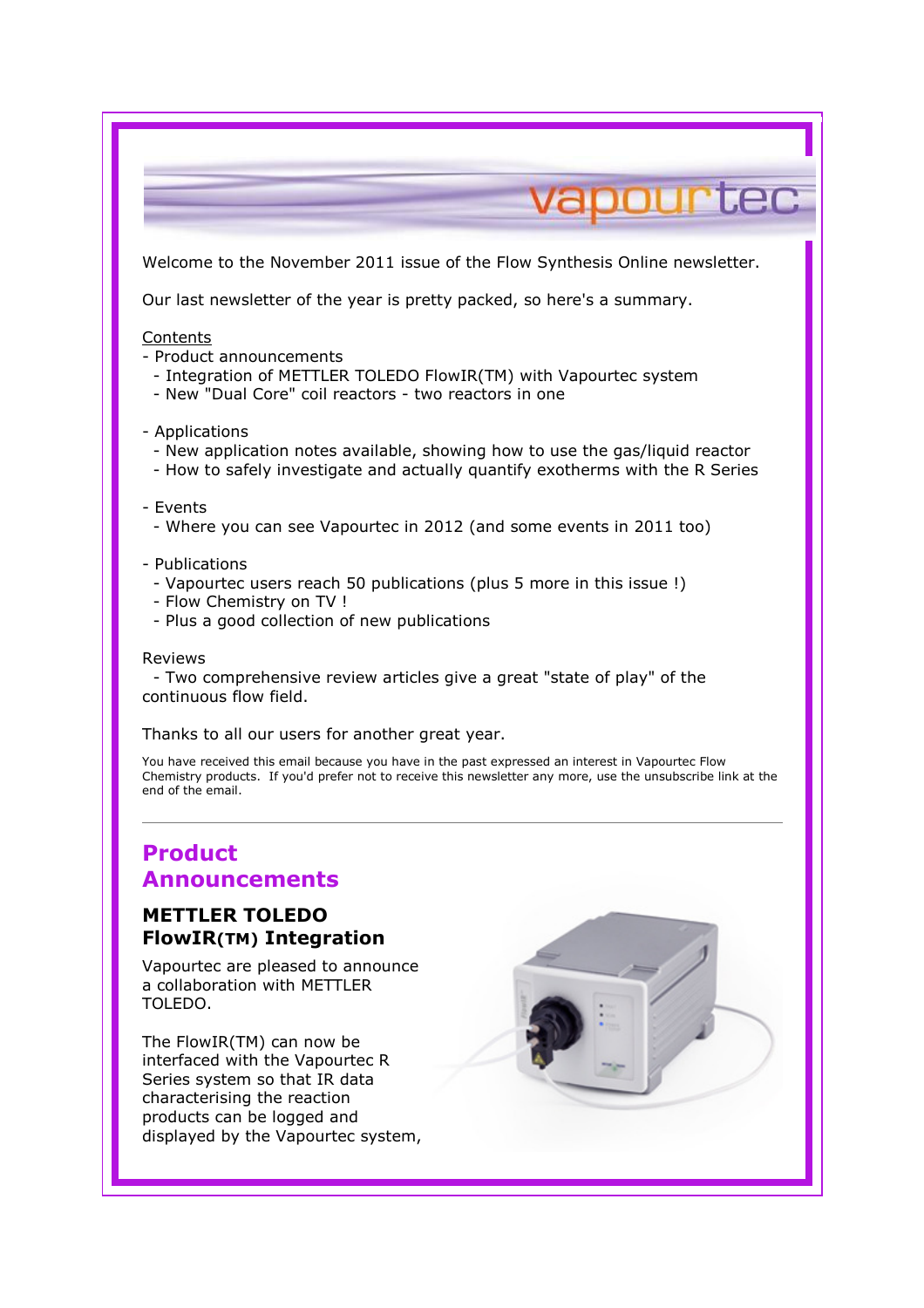and even used to trigger collection of product peaks based on user criteria.

#### See how it works

### **Dual Core reactors**

Vapourtec tube reactors (both heated and cooled) feature removable coil "cartridges" placed into a temperature controlled manifold.

In the case of the cooled reactor, the main reactor coil is preceded by reagent pre-cooling coils, and a cooled mixer.



Now it is possible to have two coils supplied on a single cartridge, enabling (for example) a 2 step cooled reaction (with a third reagent brought in after step 1) all controlled within a single cooled manifold.

This is especially useful for fast 2 step reactions where it is crucial that the reagents remain at the correct cooled temperature between cooled reaction steps

More details

# Applications

### New Application notes

For those curious to know how to use the new Vapourtec gas/liquid reactor there are now two new application notes available on the website.

They each show carbonylation reactions, and give full step by step details of how to both optimise and scale up a typical gas reaction.

Application note page

Safely investigating and quantifying

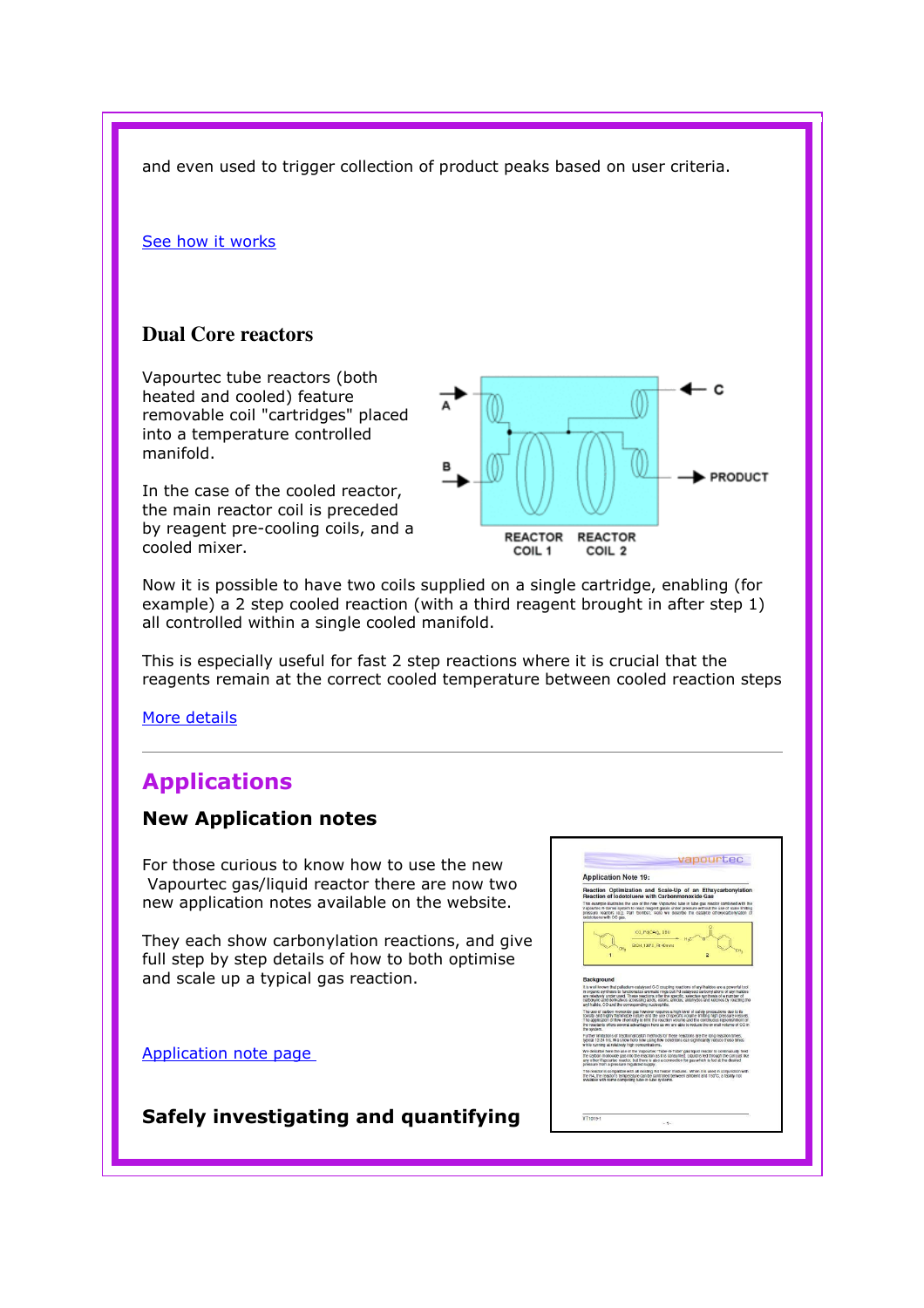## exothermic reactions

Flow chemistry in a tube reactor offers far superior surface area to volume ratio (and hence heat transfer) compared to a round bottomed flask . And since all Vapourtec reactors are actively cooled, significant exotherms can be safely controlled.

But how can a reaction be safely run for the first time in flow if the scale of the exotherm is not yet known ?

This article explains how this can be achieved in a straightforward manner.



What is more, it is possible using the Vapourtec R Series and FlowCommander software to actually **quantify** the exotherm of a given reaction.

More detail

# Events - 2011

### International Congress on Green Process Engineering

6-8 Dec, 2011. Kuala Lumpur, Malaysia More details

# Events - 2012

### Flow Chemistry Europe

13-14 March , 2012 Munich, Germany More details

### Chemspec India

26 - 27 April, 2012 Mumbai, India More details

### Flow Chemistry Asia

25-26 October, 2012 Kuala Lumpur, Malaysia



#### Details to follow

## Still reading someone else's copy of the newsletter ?

If you like reading the newsletter but tend to get it forwarded by a colleague, why not signup for your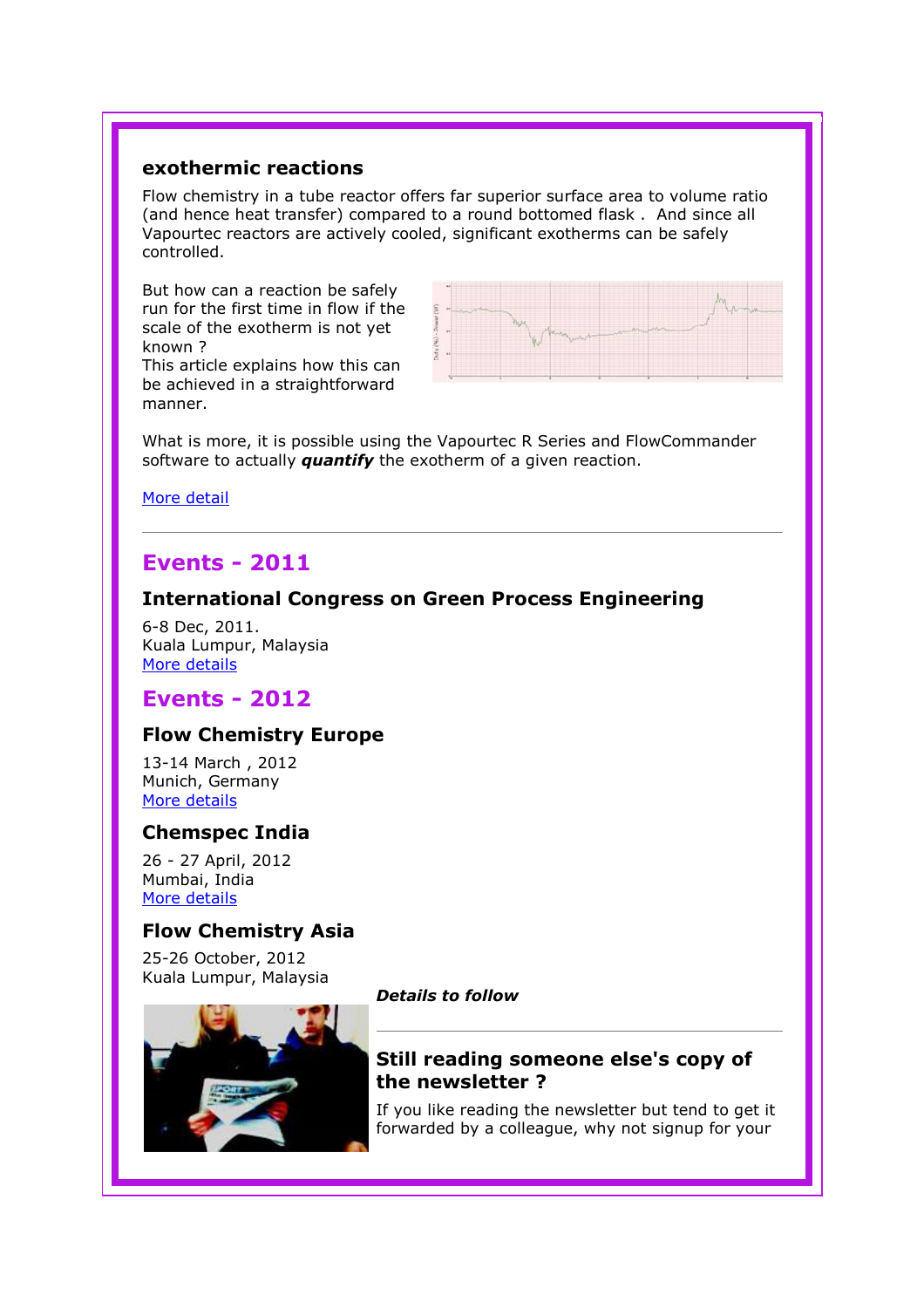own copy ?

It will only take a minute, and your email address won't be used for anything else, ever. Each newsletter contains an "unsubscribe" link in case you should change your mind.

Click here to signup for your own copy

# Publications

## Vapourtec Users Reach 50 Publications

The number of peer reviewed scientific papers published by Vapourtec R Series users passed 50 in September (and that's not counting 5 recent new papers shown below).

Vapourtec would like to thank all users worldwide for their endeavours and for continuing to push the boundaries of what can be achieved in flow.

To see a complete list of publications (downloadable as a single PDF) follow the link below.

Vapourtec Publications Page

# Flow Chemistry on TV

The Beilstein Journal of Organic Chemistry has published a video in which the technical approach used in a recent paper from the Prof Peter Seeberger's lab at the Max Planck Institute in Berlin (Continuous flow photolysis of aryl azides: Preparation of 3Hazepinones) is explained by the authors.



Click here to see the video

Continuous Preparation of Arylmagnesium Reagents in Flow with Inline IR Monitoring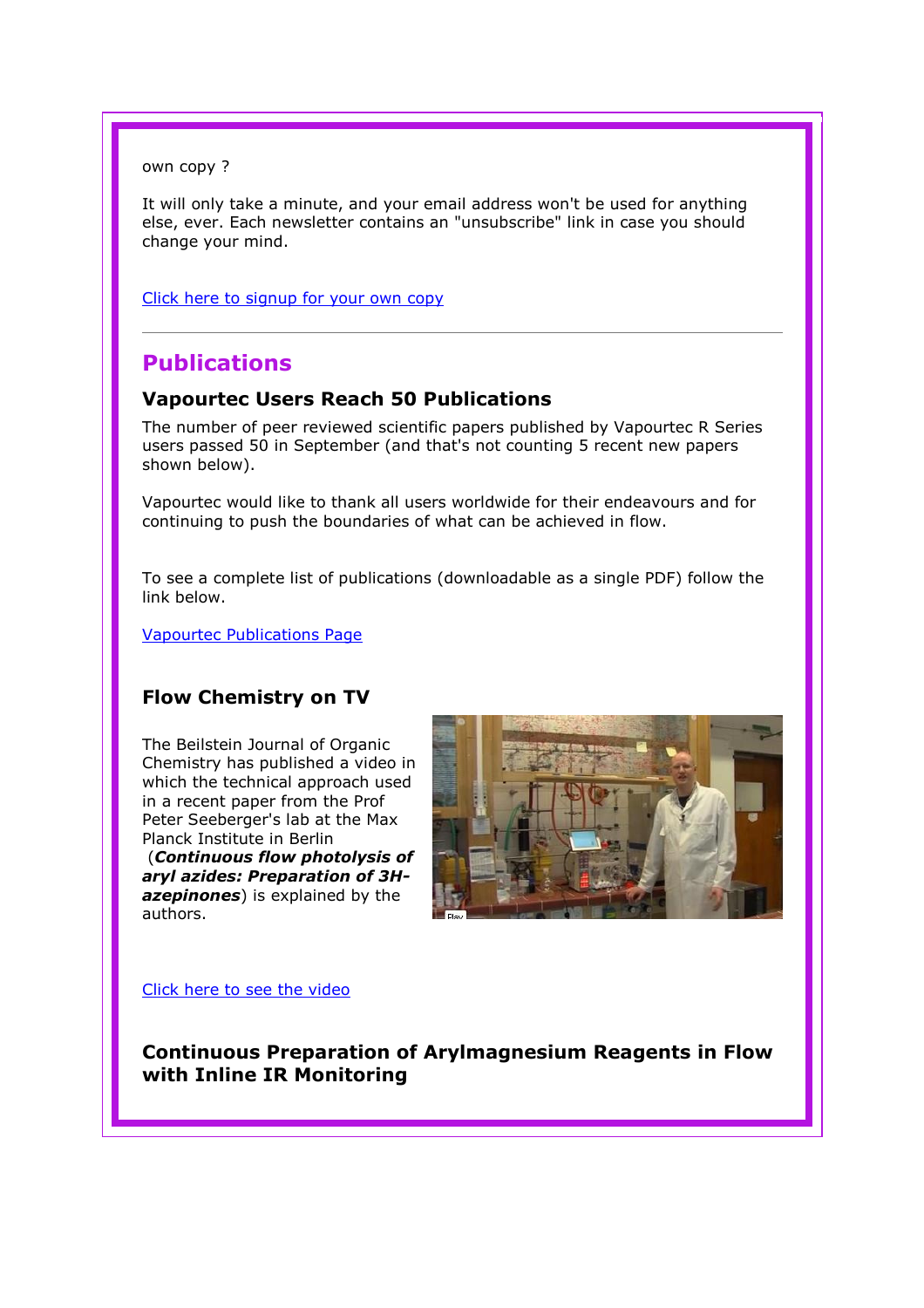

<sup>1</sup>Department of Chemistry, University of Cambridge, U.K. ²Department of Chemistry, Ludwig Maximilians-Universität München, Germany

A newly developed microscale ReactIR flow cell was used as a convenient and versatile inline analytical tool for Grignard formation in continuous flow chemical processing. The LiCl-mediated halogen/Mg exchange reaction was used for the preparation of functionalized arylmagnesium compounds from aryl iodides or bromides. Furthermore, inline IR monitoring was used for the analysis of conversion and possible byproduct formation, as well as a potential tool for elucidation of mechanistic details. The results described herein indicate that the continuous flow systems are effective for highly exothermic reactions such as the Grignard exchange reaction due to fast mixing and efficient heat transfer.

Click here to go straight to the publication

### New Insights into Cyclobutenone Rearrangements: A Total Synthesis of the Natural ROS-Generating Anti-Cancer Agent **Cribrostatin**

(ROS=reactive-oxygen species)

Mubina Mohamed<sup>1</sup> Théo P. Goncalves<sup>1</sup> Richard J. Whitby<sup>1</sup> Helen F. Sneddon² David C. Harrowven<sup>1</sup>

<sup>1</sup>Dept of Chemistry, University of Southampton, UK ²GSK Medicines Research Centre, Stevenage, UK

Aryl- and heteroarylcyclobutenone rearrangements proceed in excellent yield under continuous-flow conditions. The former shows a Hammett correlation with sigma1 providing strong evidence that electrocyclisation is the rate-determining step and has a late transition state. The reaction has been modelled by using DFT and CCSD(T) methods, with the latter giving excellent correlation with the experimental rate constant. A short and efficient total synthesis of cribrostatin 6, an anti-neoplastic and anti-microbial agent, provides a topical demonstration of the value of this method.

Click here to go straight to the publication

The Oxygen-Mediated Synthesis of 1,3-Butadiynes in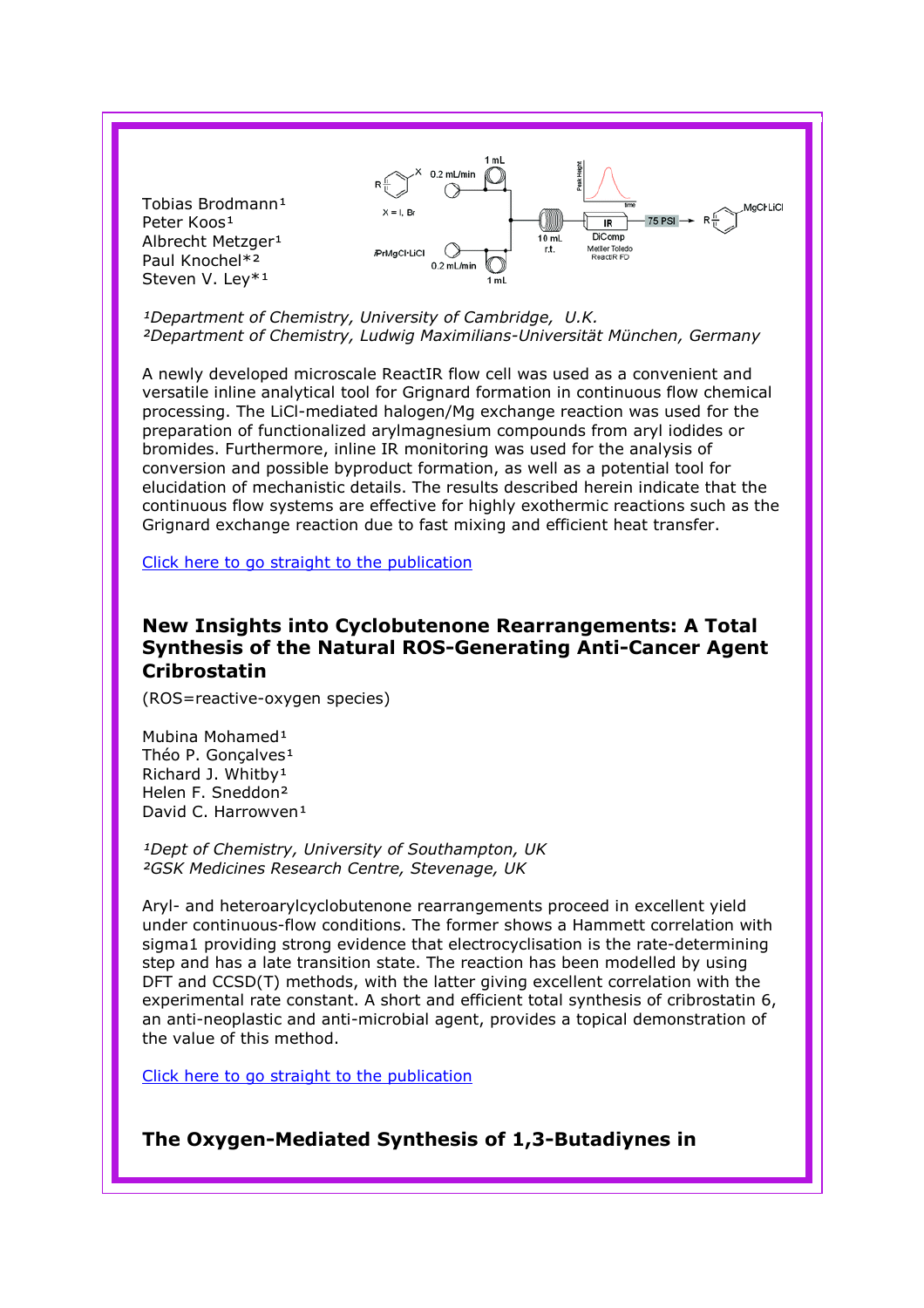# Continuous Flow: Using Teflon AF-2400 to Effect Gas/Liquid **Contact**

Trine P. Petersen (1,2,3) Dr. Anastasios Polyzos (1,4) Dr. Matthew O'Brien (1) Dr. Trond Ulven (2) Dr. Ian R. Baxendale (1) Prof. Steven V. Ley (1)



1 Whiffen Laboratory, University of Cambridge, UK 2 Department of Physics and Chemistry, University of Southern Denmark 3 Discovery Chemistry and DMPK, H. Lundbeck A/S,Denmark 4 CSIRO, Materials Science and Engineering, Australia

The gas is always greener: A continuous flow Glaser-Hay coupling reaction system, mediated by molecular oxygen, is developed based on a tube-in-tube gas/liquid reactor/injector. The system uses a semi-permeable Teflon AF-2400 membrane to effect rapid gas/liquid contact in flow, affording homogeneous solutions of oxygen. Measurements of out-gassing downstream of the backpressure regulator indicate the onset of saturation is reached after ca. 16 seconds.

Click here to go straight to the publication

## Lead Diversification 2: Application to P38, gMTP and lead compounds

M. Abid Masood 1 Marc Bazin² Mark E. Bunnage<sup>1</sup> Andrew Calabrese<sup>3</sup> Mark Cox<sup>1</sup> Sally-Ann Fancy<sup>1</sup> Elizabeth Farrant<sup>1</sup> David W. Pearce<sup>1</sup> Manuel Perez<sup>1</sup> Laure Hitzel<sup>1</sup> Torren Peakman<sup>1</sup>

<sup>1</sup> Worldwide Medicinal Chemistry, Pfizer, UK ² Hepatochem, Cambridge, MA, USA <sup>3</sup> Celgene San Diego, USA

Lead Diversification is a new technology platform developed at Pfizer for the functionalization of drug molecules using C-H activation. We describe its application to some drug programs such as P38 and gMTP and the development of some new plate based screens including a fluorination screen.

Click here to go straight to the publication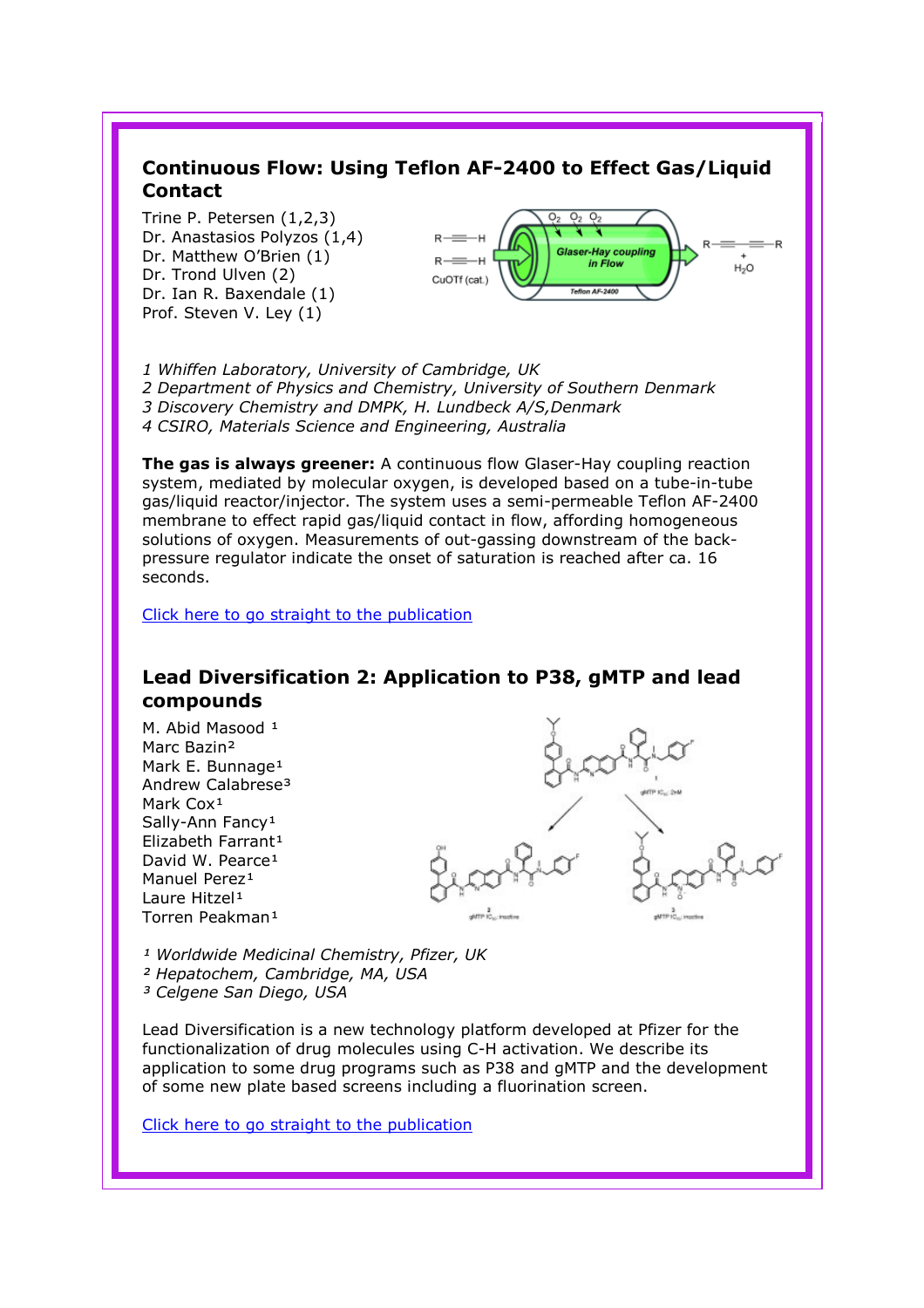## A continuous-flow synthesis of annulated and polysubstituted furans from the reaction of ketones and ahaloketones

Mark York CSIRO Materials Science and Engineering, Australia Cooperative Research Centre for Polymers, Notting Hill, Australia



A synthesis of di-, tri- and tetra-substituted furans from reaction of the corresponding ketones and a-haloketones with LiHMDS is reported. Reaction under continuous-flow conditions gave increased yields and removed the need for external cooling when compared to the unoptimised batch conditions.

Click here to go straight to the publication

#### Suzuki-Miyaura Cross-Coupling of Heteroaryl Halides and Arylboronic Acids in Continuous Flow XPhos precatalyst  $(0.05 - 1.5$  mol %)

Timothy Noël and Andrew J.  $He^{tA_r-X}$  +  $R^2 \sqrt{\frac{B(OH)}{N}}$ Musacchio Department of Chemistry, MIT, USA

**PACKED-BED REACTOR** 

HetAr-

General continuous-flow conditions for the Suzuki-Miyaura cross-coupling of heteroaryl halides and (hetero)arylboronic acids have been developed. A wide range of heterobiaryl products is obtained in excellent yields (20 examples) employing low catalyst loadings (0.05-1.5 mol % Pd).

Click here to go straight to the publication

# Reviews

**Continuous flow reactors: a perspective** 

Charlotte Wiles and Paul Watts University of Hull

With aspects of continuous processing featuring heavily in efforts towards increasing the 'green' prospects of pharmaceutical and fine chemical manufacturing, this article focuses on the developments made into the application of continuous flow reactors for sustainable